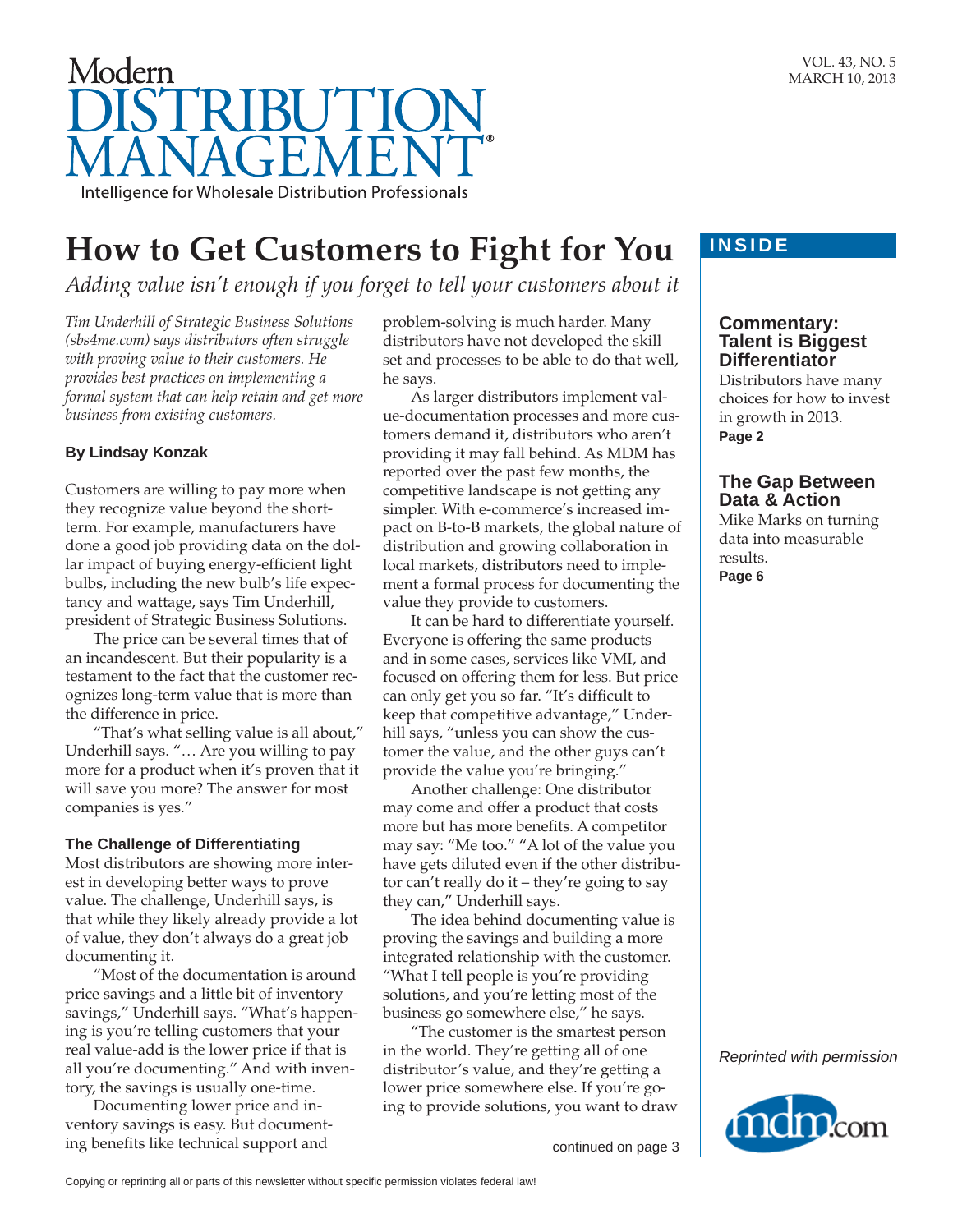#### **How to Get Customers to Fight for You** Continued from page 1

a line in the sand. If we're going to help you, we need the business."

#### **Building Better Relationships**

Technology, including the solution Underhill designed to help distributors sell value more effectively, is helping. And mobile devices have increased the mobility of the sales force, making it easier for salespeople to document the value they add and have conversations with customers on-site.

Customers are one of the main drivers for documenting value-add, according to Underhill. "Customers are under tremendous pressure to reduce operating costs," he says. "The easiest way to do that is to go to the supplier and ask them to reduce the price. A lot of us have given up price, but you get to the point where you can't give up anymore."

Some customers are demanding a set percentage savings each year in their contracts with distributors. Many distributors are already providing a lot of value, Underhill says, so the ability to document those savings is critical to meeting these upgraded customer requirements.

When you can prove that value, the customer gets excited. "If I can show the customer realdollar savings," Underhill says, "I can change the conversation from 'You have to lower the price.' to 'What else can we work on together?' That is a great conversation to have."

It's about building a different relationship, he says. "You want to be a supplier of choice based on the fact they really can't afford to go anywhere else, because you're helping them so much."

#### **Best Practices**

Underhill's approach is a simple application that asks salespeople a series of questions based on the type of solution being offered. The worksheet then provides a bottom-line savings based on a number of variables that go beyond price. The benefits may include increased production rates, decreased downtime, lower energy costs, reduced disposal costs for rejects, decreased payroll or contractor expense, or reduced accounts payable time.

The critical piece, Underhill says, is the write-up that results from that worksheet. "This is where you get buy-in from the solution," he says. The write-up outlines customer needs and what the distributor has done to meet those needs and save that customer money.

The customer must agree with the need, whether it be the need to reduce energy costs or inventory carrying cost. "Share credit with the customer," Underhill says. If the maintenance manager knows what the distributor is doing, but his boss' boss does not, it will not help the relationship. "If I share credit, he's far more likely to pass that around the organization because it's making him or her look good," Underhill says.

**3**

Even more critical is sharing the value you add immediately. "That value diminishes over time," Underhill says. "… If you wait six months to document or you wait a year, you'll be lucky to get that value."

It's also important to document cumulative value, so that when the contract is up for renewal or you do a quarterly business review, that data is readily available.

"Demonstrate what you've brought to them for the entire relationship, as well as what you've done for them lately," Underhill says. "… Most (distributors) will bust their rear ends to get customers up and running and then just walk away. They never beat their own drum and remind their customers what they do for them."

The importance of this comes when a competitor offers to do the same thing for less. "When you don't document (what you've done), it typically gets equated to 0," Underhill says. A customer is most likely to remember only what the distributor has done for it lately.

"There's a low perceived risk of jumping suppliers," Underhill says. But if the value is documented over time, and the customer signs off on those cost savings, the risk to switching becomes much higher.

#### **Obstacles**

One obstacle to adopting formal processes for documenting value is making sure that the system you adopt is consistent company-wide and is easy. Also, salespeople must be incentivized to do the work. "It adds up," says Underhill. "It shows the customer everything I'm doing."

Underhill offered three areas distributors should focus on:

**Skill Set.** Building the necessary skills starts with training, but it doesn't end there, Underhill says. "The best thing to do is practice it," he says. Have salespeople do one documentation a week, and start simple.

Focus on the write-up and get customers engaged. Then move to more common solutions